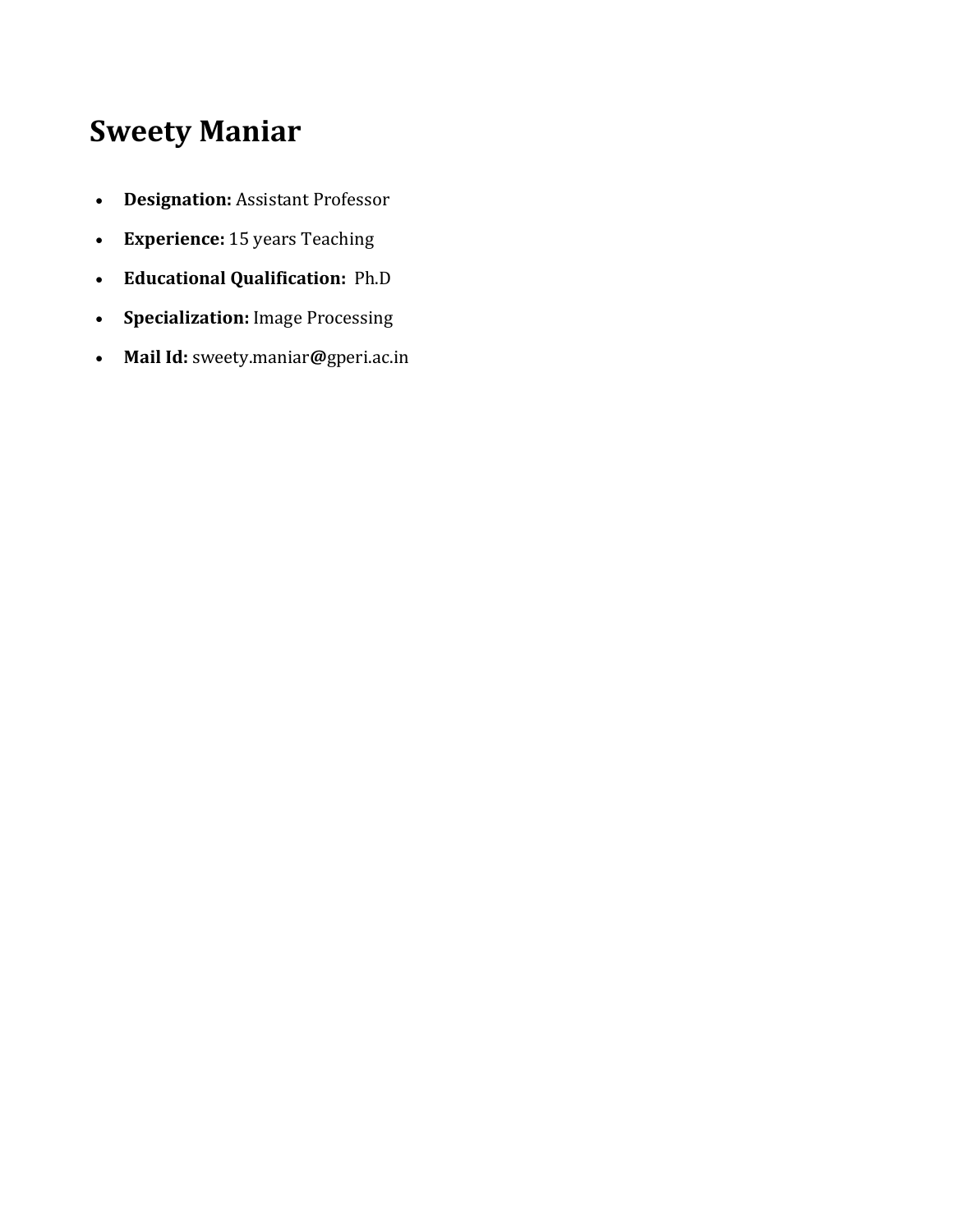## **[Research](https://gperi.ac.in/electrical.php#mapatelOne)**

- 1. Sweety Maniar, Generating Packet Drop Misbehavior in Routing of Mobile Ad Hoc Network, CiiT International Journal of Wireless Communication 2011,Vol. 3
- 2. Sweety Maniar, Darshita Pathak, Mahipat Kadvani,Dr. J.S.shah Query by Image content using color histogram Technique, International Journal of Engineering Research & Technology (IJERT), Vol. 2 Issue 11, November 2013
- 3. Sweety Maniar, Darshita Pathak, Dr. J.S.Shah, Medical Content based image retrieval using texture and shape feature, IEEE Explorer WISPNET Conference 2016
- 4. Sweety Maniar, Ms Disha Sanghani, " Performance Evolution of Texture Classification, International Journal of Emerging Research in Management &Technology, Oct-2013, Volume-2, Issue-10
- 5. Sneha P. Shah, Sweety Maniar, Sheron H.Christy, Performance Evaluation of Image Segmentation using Fuzzy C Means Clustering, international journal of engineering development and research, Volume 2 , Issue 1 , March 2014
- 6. Mr. Nirav N. Kubavat, Prof. S.M.Maniar, Cacman comparision with moca using pki on manet, Journal Of Information, Knowledge And Research In Computer Engineering, OCT 2013 VOLUME 02, ISSUE 02 Page 380-384
- 7. Sweety Maniar, Dr. J.S.shah, Survey and Comparison of Classification Algorithm for Medical Image,International Journal Of Engineering And Computer Science ISSN:2319- 7242 Volume 5 Issue 8 August 2016 Page No. 17679-17684
- 8. Sweety Maniar, Dr. J.S.Shah, Dr. Kajal Patel Content based image retrieval with relevance feedback and composite feature, Journal of Emerging Technology and Innovative Research, Volume 6 Issue 1 , January-2019
- 9. Sweety Maniar, Leena Patel, "Classification of Medical Content Based Image Retrieval(MCBIR) using Feed Forward Neural Network" International Journal for Research in Engineering Application & Management (IJREAM) Vol-08, Issue-01, APR 2022
- 10. Sweety Maniar, Ankita Rathod, "Content Based Image Retrieval Using Relevance Feedback And Neural Network" Gradiva Review Journal Vol 7 Issue 12 2021 PAge no 150 to 152.
- 11. Sweety Maniar, Dr. J.S.Shah,"Classification of Content based Medical Image Retrieval using Texture and Shape Feature with Neural Network" International Journal of Control Theory and Application. Vol 1 Issue 1 2017 Page no 1 to 9.